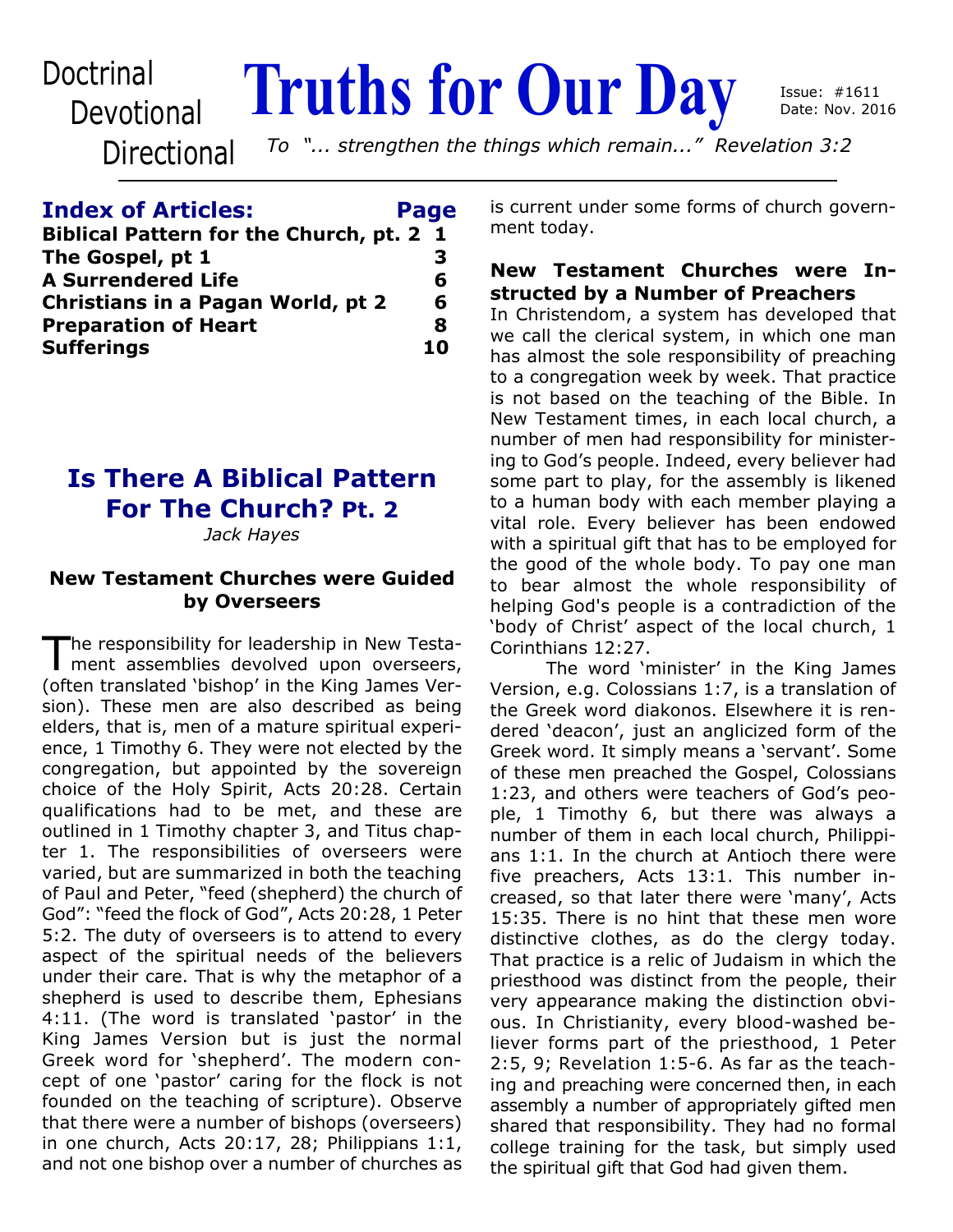## "Truths for our Day"

is a monthly publication that is freely available on the Internet and is intended to be a help to believers who appreciate the timeless truths of God's Word and who recognize the unchanging principles of God's will for His people. It is primarily intended to strengthen those who enjoy fellowship in local assemblies of believers who are gathered to the Name of the Lord Jesus Christ alone.

**Editor and Publisher:** Joel Portman 1200 Forest Glen Ct. SE. Cedar Rapids, IA, 52403 Write to: mail@truthsforourday.com

All issues of "Truths for our Day" are available by clicking on the link below. This will take you to the index: **Truths For Our Day** 

#### Please read this notice:

You are permitted to reprint any issue of "Truths for our Day" that you desire, either for yourself, or to share with other believers. However, if you wish to copy an individual article, we will forward your request to the copyright owner of the article to request his permission. For this reason, the format of the publication is locked to prevent unauthorized publication of articles that the author would prefer to reserve. Please do not copy them in any other way. We want to respect the ownership of all those who have written articles.

 We also hope you will let others know about "Truths for our Day" and encourage them to subscribe as well. They can do so by simply sending an e-mail to mail@truthsforourday.com

Thank you

#### **New Testament Churches had no Audible Female Participation**

A reading of the New Testament will demonstrate that Christian women played a crucial role in the ongoing work of God. Such sisters as Priscilla, Phebe and Eunice are but examples of the noble band of women-folks whose contribution to assembly life was invaluable. However, teaching the Word is vocal participation in the gatherings and is for the men only. That may sound strange in an age of equal opportunities in politics and business, but it is the clear teaching of scripture. The general statement that covers the point is, "Let your women keep silence in the churches: for it is not permitted unto them to speak", 1 Corinthians 14:34. The immediate context shows that the prohibition extends even to asking a question in a public gathering. Elsewhere, it takes in public praying, in that the men (Greek word meaning males) should pray, 1 Timothy 2:8, and it certainly forbids public teaching on the part of the sisters, 1 Timothy 2: 12. The difference between the genders should be seen not only in functions, but also in appearance. The first half of 1 Corinthians 11 shows, that in the gatherings, the men, with short hair, should have their heads uncovered, and that the women, with long hair, should have their heads covered. Among other things, these are visible tokens of the man acknowledging Christ's headship, and the woman acknowledging the God appointed headship of the man.

#### **New Testament Churches Celebrated the Lord's Supper Weekly**

The Lord's Supper was instituted by the Lord Himself on the eve of His crucifixion. In the loaf and cup He was giving tangible emblems of His body and blood, and His command to His disciples was to perpetuate this ordinance in remembrance of Himself. The practice of the early believers in the book of Acts gives guidance regarding the 'breaking of bread'. A quick glance at the end of chapter two will reveal that the participants were people who had been saved by responding to Peter's preaching. Subsequently, they were baptized, and then, among other things, they continued steadfastly in the breaking of bread, v 42. That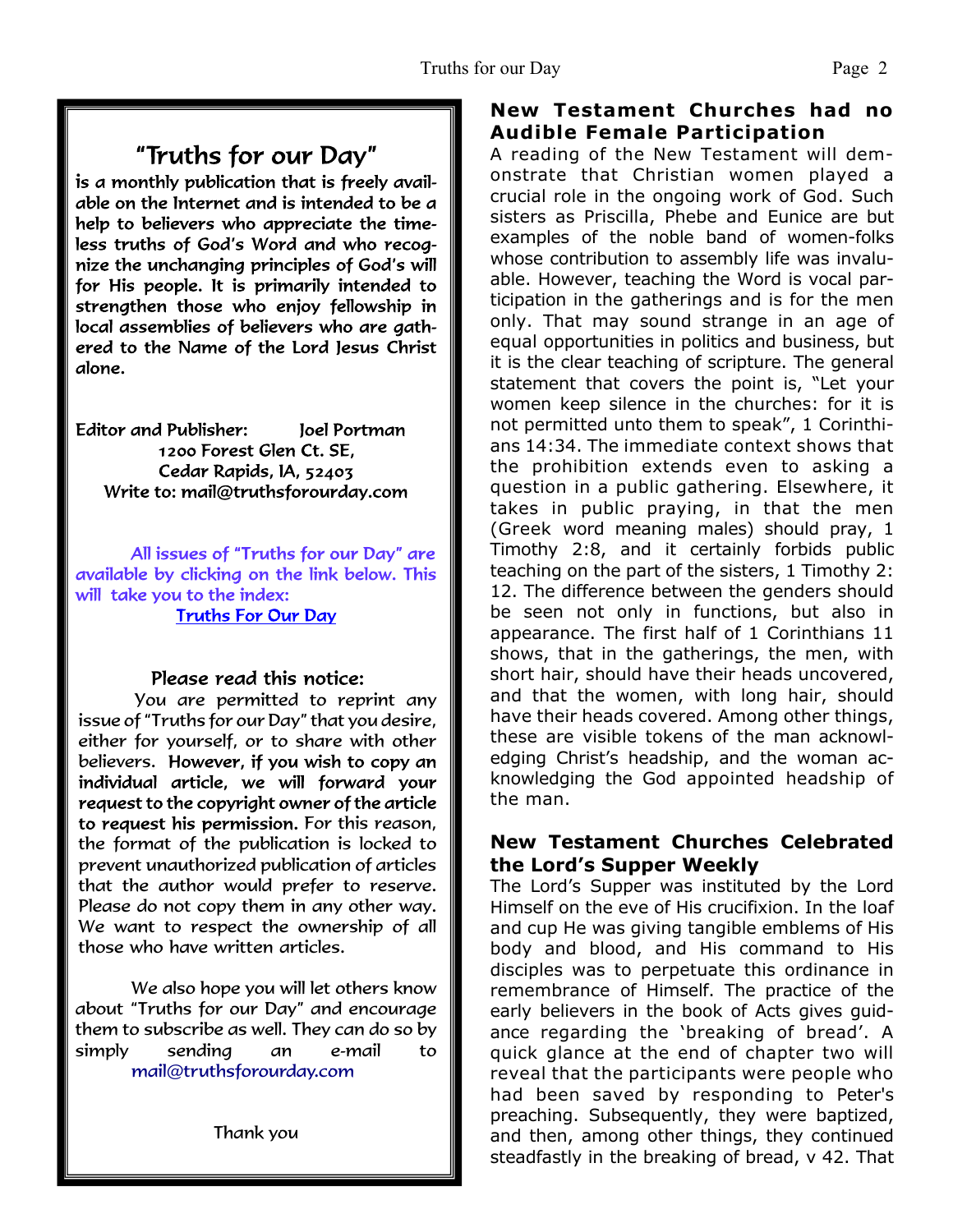scriptural sequence should not be disturbed. The Lord's Supper should never be seen as a 'means of grace' on the part of an unsaved person, and an unbaptized believer who participates has failed to appreciate the importance of the order of Scripture. The Lord Jesus commanded baptism for His disciples, Matthew 28:19, and there are constant references in the Acts of the Apostles to people being baptized immediately after conversion. They were baptized as believers and not as infants; there is no precedent for infant baptism in the Bible. They were baptized by immersion in water. The Greek word baptizo means 'to dip', and the record of Acts 8:38-39 where both Philip and the Ethiopian went down into the water shows that this was the mode of baptism. The spiritual symbolism of baptism, that is, burial and resurrection, serves to emphasize this point, Romans 6:1-11. So then, the converts of Acts 2, having been saved and baptized, shared the fellowship of the local church of which the Lord's Supper was a part. In Acts 20:7, guidance is given regarding when the breaking of bread should be, "upon the first day of the week". Despite being keen to make progress on his journey v. 16, Paul deliberately waited at Troas to be with the disciples to break bread. He had no thought of celebrating the supper on another day, or even on board ship as he traveled. The words 'oft' and 'often' in 1 Corinthians 11. 25-26 imply a not infrequent remembrance of Christ.

#### **New Testament Churches Met Regularly for Collective Prayer**

Collective prayer was an important function of the early churches, Acts 2:42, 4:23-24, 12:5, and the prayer meeting should still be a priority for every assembly. On some occasions in the Acts, these were impromptu gatherings in emergency conditions, but it is clear that meetings for prayer were a regular feature of the early churches. The doctrinal part of the Word that regulates the conduct of prayer meetings is 1 Timothy chapter 2. The first two verses show how we should pray, blending supplications, intercessions and thanksgivings. They show for whom we should pray, and why, and really, the command to pray for 'all men' provides wide scope for our public prayers. As has

been observed already, verse 8 indicates who should do the public praying, i.e. the men.

#### **New Testament Churches were Centers from which the Gospel Radiated**

It was said of the Thessalonian assembly, "From you sounded out the word of the Lord" (1 Thess. 1:8). This should be a characteristic of every local church. Indeed, its continued existence depends on an energetic successful gospel outreach. This is the only method by which sinners are won to Christ and added to the company of believers bearing collective testimony for Him. A metaphor of the assembly in scripture is that of a golden lampstand, Revelation 1-3. The point of the illustration is that the witness of every local church should be such, that the light of the Gospel penetrates the dense moral and spiritual darkness that pervades our communities. New Testament churches were not just respectable, religious social clubs, but they comprised of people who had a burden to reach their neighbors and friends with the life-changing gospel. Their commitment to that goal was unquestioning.

#### **Conclusion**

As stated in the introduction, these articles have been framed with the newly saved person in mind, but we all have to take stock of our ecclesiastical position. Ask the question, "does the group I am linked with match the New Testament pattern?" If not, you have a responsibility to respond to the teaching of Scripture and to meet with believers whose principles of gathering correspond to that biblical pattern. Obviously this study has not been exhaustive, but be like the people of Berea, who "searched the scriptures daily, whether those things were so", Acts 17:11.

The Assembly that is not active for God must be expected to be frowned on by God; and if God frowns then comes deadness, dissatisfaction and division.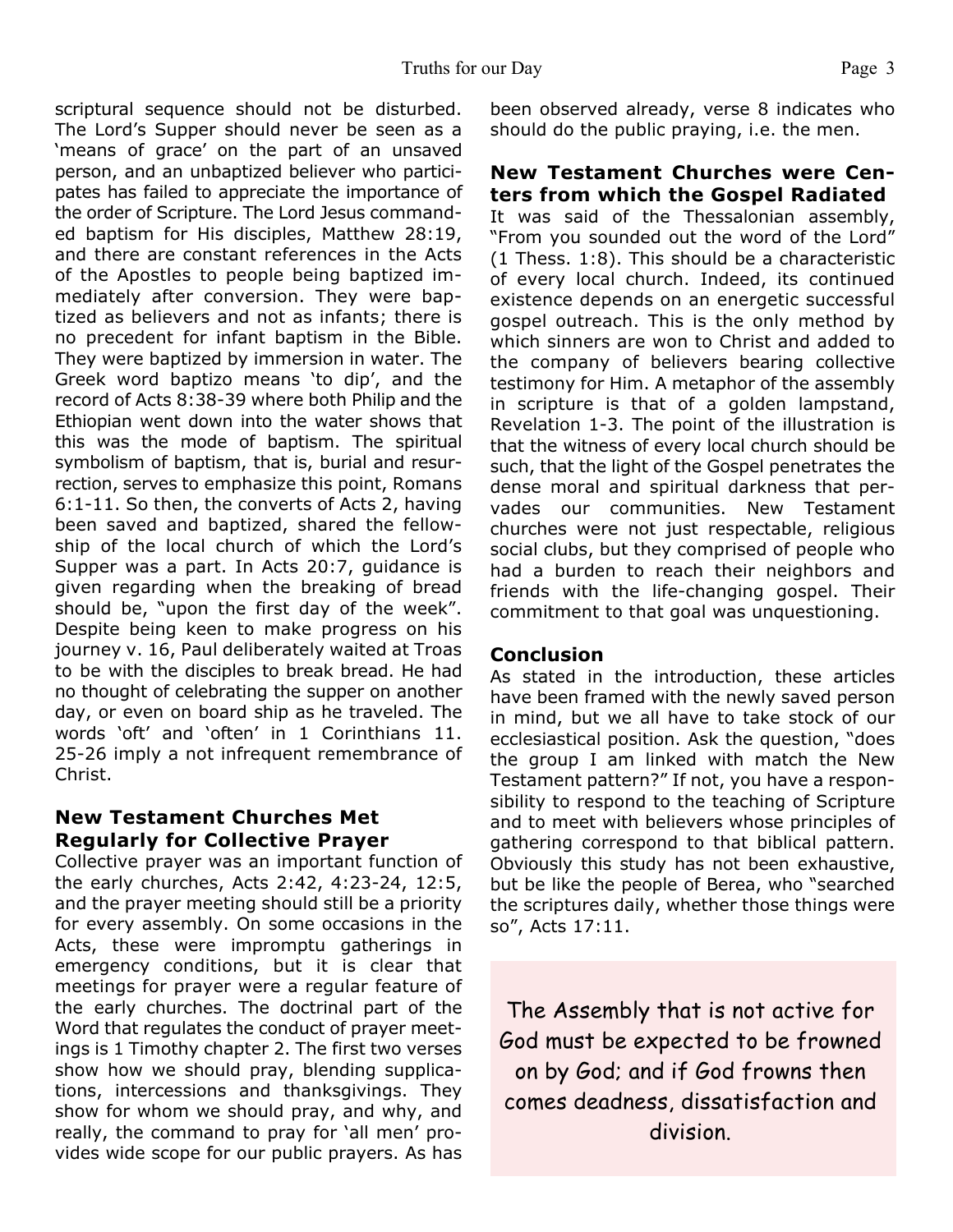### **The Gospel**

*Larry Steers* "The preacher sought to find out acceptable words" (Eccl. 12:10).

Much has been written seeking to give help<br>and guidance to younger brethren who and quidance to younger brethren who have a burden to preach the gospel. Yet, many of the saints are troubled because there is not the clear presentation of the gospel that characterized assembly testimony in former years. Immediately we hear the objection that we cannot live in the past, we must change with the times and new methods are essential.

However, let us look at present results.

 Many assemblies are small and getting smaller. Few are getting saved and added to assembly fellowship. Prayer meetings before the gospel meeting consist of a few burdened souls. Gospel series are shorter, restricting the Holy Spirit to a week or two. These few observations only touch the tip of the proverbial ice berg.

 The writer was a former history teacher. One of the key reasons instilled into the minds of students for studying history was, "we learn from the past". When nations fail to grasp the lessons from their history, they travel the road to eventual disaster. Evidence of this is clearly manifested in the historical record.

 We do learn from the scriptural record of men and women who traversed the scenes of time in their day. Their lives are on record in the Word of God for our spiritual benefit, blessing, and help. We must look back and consider past blessings and failures carefully .

 While it is not my exercise here to give a detailed history of gospel work relative to assemblies gathered in the Name of our Lord Jesus Christ, for that is readily available, we are exercised to reach the present generation. The exercise is, first, that God will raise up amongst us burdened pioneers who will be commended to take the gospel to new areas. The second burden is that the gospel preached each Lord's Day evening will stir the saints as well as sinners.

#### **Privilege: Presenting Christ to Sinners**

There is no happier or more important exercise than to present heaven's costliest gift to those

who are not saved. What a privilege to preach the gospel. "How beautiful are the feet of them that preach the gospel of peace and bring glad tidings of good things" (Rom. 10:15). Believers rejoice when a soul they have been speaking to trusts the Savior.

 A deposit of Divine truth has been given to each believer. "That good thing which was committed unto thee keep by the Holy Ghost which dwelleth in us" (2 Tim. 1:14).

 While we are concerned about the gospel meeting, many soul winners have never stood on a public platform, but all should be stirred to present "the glorious gospel of the blessed God" (1Tim. 1:11) at every opportunity presented to them. It is the responsibility of every believer to speak for their Lord.

 However, two words are found in the scriptures which describe the great commission in operation.

 a) Evangelizo – a verb form of "evangelion" which means to announce the glad tidings. This word is found 55 times in the scriptures and is the word for "preached" in 1 Cor.15:1.

 b) Kerusso – to be a herald, to proclaim. This word is found 61 times . It is the word used of John the Baptist (Luke 3:18), of the Lord (Luke 4:18) and of Paul and the Apostles (1 Cor.1:23).

 Evangelizo emphasizes the MATERIAL while kerusso stresses the METHOD of presentation. Preaching is the best method, the sinners mouth is stopped and they must listen without argument or debate.

#### **Perception: The Vision**

"Where there is no vision the people perish" (Prov. 29:18).

 In the world men and women of greatness have had a vision.

 John F. Kennedy, the 35th President of the United States, was a great speaker. One of his memorable quotes was "Ask not what your country can do for you but ask what you can do for your country. Martin Luther stirred many with his "I have a dream" speech.

 Do we have a gospel vision or has it been lost? "They that sow in tears shall reap in joy. He that goeth forth and weepeth, bearing precious seed, shall doubtless come again with rejoicing, bringing his sheaves with him"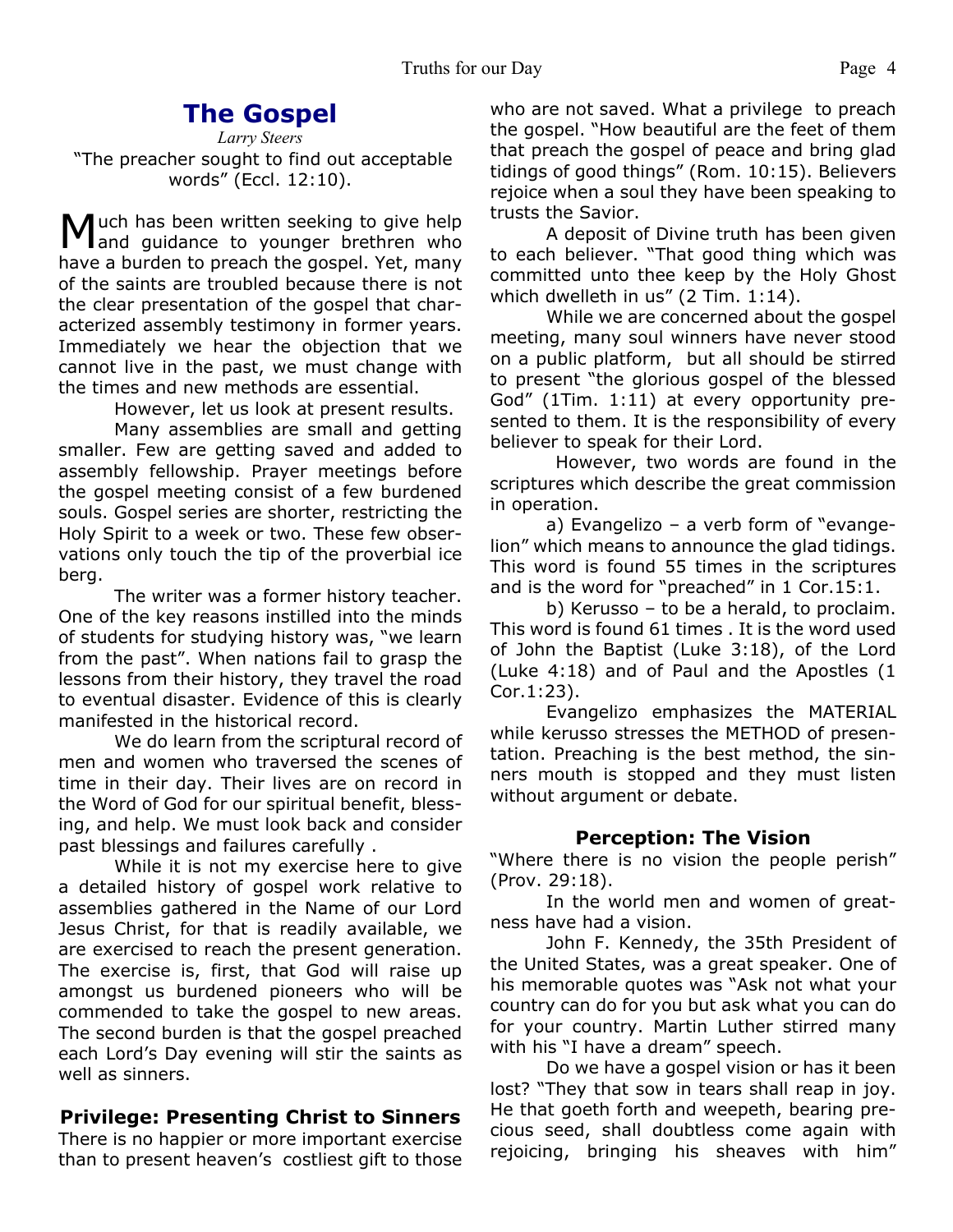(Psa.126:5–6). Note one word in these beautiful verses "doubtless". We can make multitudes of excuses for lack of a vision, but God promises blessing.

 Consider the well known parable of the sower in Mark 4:1 to 20. "Hearken, and behold, there went out a sower to sow" (verse 3). The Lord gave the meaning of the parable. "The sower soweth the seed" (verse 14). The seed fell on different kinds of ground. Some fell by the way side and the fowls of the air came and devoured it up. "Satan cometh immediately and taketh away the word that was sown in their hearts (verse 15). A real exercised soul winner weeps when they recognize this satanic work. Sinners that appear troubled and not far from the Kingdom of God turn away and concern disappears. How sad! Many a herald of the cross has wept.

 But there were also stony ground hearers. (verse 5) but there was not much earth. They seemed to have received the word with gladness (verse 16). Saints may even sing "Happy day", but there was no ploughing up relative to sin, no sense of being lost, and no genuine repentance. There was no root (verse 17). Again tears!

 Thirdly, some fell among thorns (verse 7). The thorns grew up and choked the seed. The Lord likened the thorns to the cares of this world (verse 19) and the deceitfulness of riches and the lust of other things "which choke the word and it becometh unfruitful". How often the herald weeps but does not give up when facing discouragement. He is convinced with real conviction that there is nothing wrong with the seed. The herald of the cross continues with the great stewardship God has given him. There will be a reaping in the great gospel harvest.

 "Some seed fell on good ground" (verse 8) "and did yield fruit, some thirtyfold, and some sixty, and some a hundred" (verse 20). Rejoicing!

 How the evangelist longs for good ground hearers. In times of persecution "they that were scattered abroad went every where preaching the word" (Acts 8:4). Paul reminded the Thessalonians " From you sounded out the word of the Lord" (1 Thess. 1:8). Do we in 2016 have a vision of men and women repenting and turning to God from their idols to serve the living and true God.

 One of the marks of a healthy assembly is a vibrant gospel testimony. The gospel of the grace of God is the very heart of an assembly. No gospel exercise and the assembly will dry up and wither away.

 Brethren, get young believers exercised in the sowing of the good gospel seed. Get them occupied with tract work in the area of the assembly, speaking to sinners about their Savior, and involved in children's work. When it is all ministry and little gospel exercise even ministry can become dry.

 Back to Prov. 29:18. Men and women who accomplished great works for God had a vision. Let me mention a few, some from the past and some from the present.

 Hudson Taylor had a vision of reaching souls in China. Along with others the Gospel was proclaimed in that spiritually dark land. The good seed was sown, a work was started which touched thousands of souls. The communist government of China, which made a mighty effort, could not destroy the roots of that work.

 Anthony Norris Groves left a dental practice and a comfortable life in England because he had a vision. Even standing at the grave of his wife and daughter could not diminish the vision. Groves arrived in India and commenced a great work in that land.

 William Williams left an easy life in North America and journeyed to Venezuela with a vision. His early years in Venezuela were hard years. Mr. Sydney Saword left the Canada to labor with brother Williams. Their labors, along with others, have resulted in rich blessing in that land. In more recent times some have gone to Mexico.

 But I wish to encourage the saints both old and young by mentioning some known to the writer who had a vision.

 Brother Frank Pearcey lay in the hospital near the end of his sojourn on this earth on this earth. Attached to two IV's, one on each arm, he made his way along that corridor of the hospital and gave every patient a gospel tract.

We would not leave sisters with no vision. Mrs. William Williams returned home after her husband had passed away in Venezuela. She still had the missionary vision. Legally blind the writer saw her struggling down her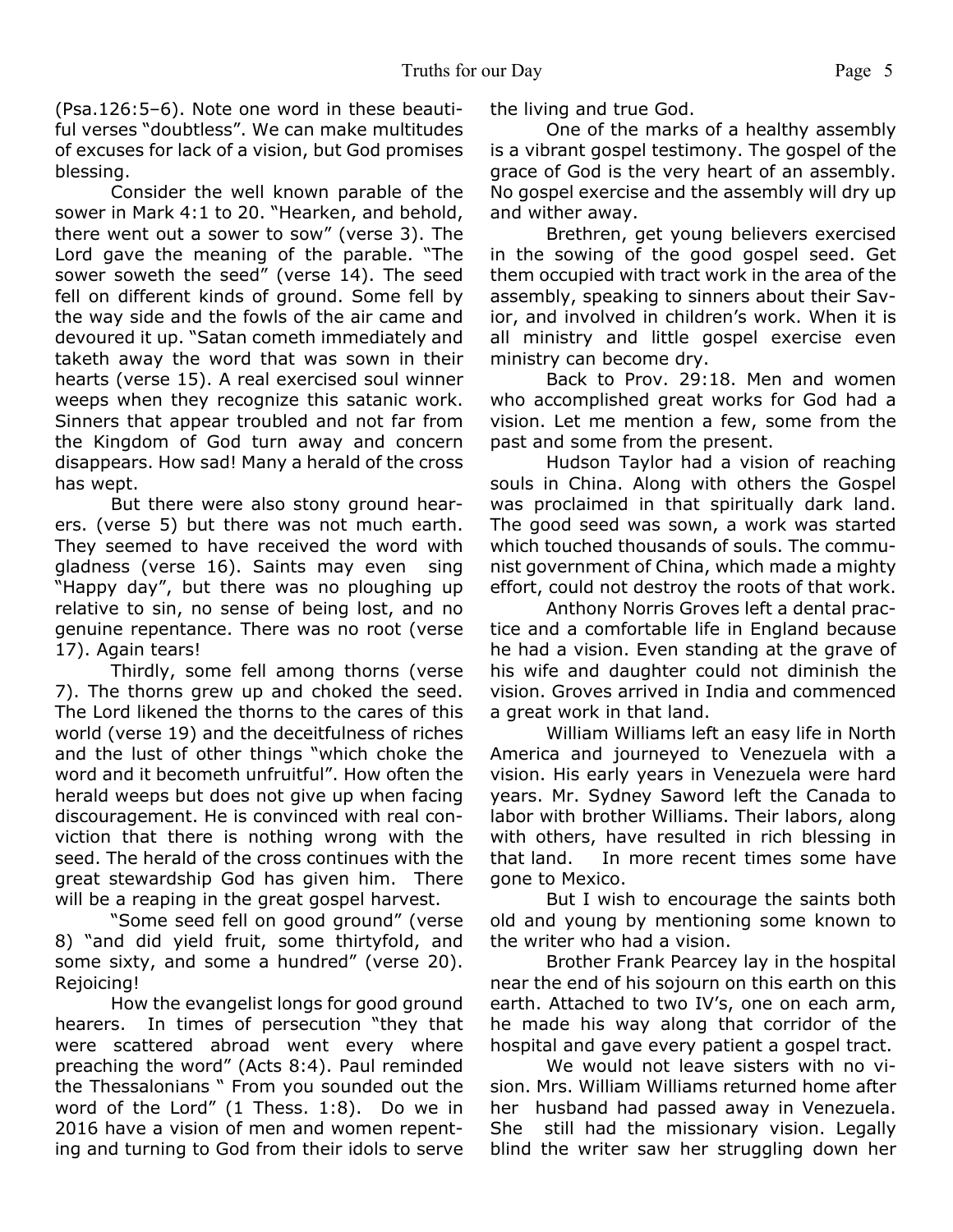street, groping for the railings of her neighbor's steps to give an invitation to gospel meetings along with a tract.

 Another sister, Mrs. Brooks, of the St. Thomas Assembly touched the heart of the writer as she continually requested of him a supply of tracts. I was wondering what she was doing with them. When she passed away another brother also said he could not keep her supplied with tracts. Picture a sister in her 80's, with a beautiful smile, a pleasant, quiet disposition, walking along the main street of the city she lived in and handing out Gospel papers. The hardest man in town could not refuse her offer of a tract. A vision!

 The exercise starts in the home area. A brother doing a little work for God. Perhaps a rented space for children's meetings or a building secured for a gospel effort. His work is blessed and by his God. Our world may be our neighbor next door. Those commended full time to the Lord's work should see a little blessing first.

Let me emphasize again that many a soul winner has never occupied a public platform. The Holy Spirit has laid this great work upon their heart and they avail themselves of every opportunity to speak a word for their Lord and Savior.

*(continued)*

 **The great care which Christ had for His disciples when He left the world was not to leave them in a quiet world, but to arm them against a troublesome world.**

## **A Surrendered Life**

A curious bit of history is related about that<br>wonderful violinist, Paganini. One night, in curious bit of history is related about that Paris, where he was to play before a great crowd, as he was tuning his violin, he broke one of the strings —there was tremendous disappointment over the vast audience.

Paganini paid no attention to it, but worked with his thumb again for a while until he broke a second string—then the people began to hiss him slightly. But he went on, and by and by broke a third string—this time they were uproarious against him.

Quietly stepping to the front he said: "Ladies and gentlemen: One string and Paganini,"—and he began to bring such wonderful music out of that one string that the audience strained their necks that they might catch it all he sat down with the whole house applauding because he had brought so much out of so little.

"One string and Paganini"—a Surrendered soul and God Almighty. Are you willing, are you ready? Because, thank God, the very best is going to be made of your life when you surrender to the Lord Jesus Christ.

## **Christians in a Pagan World, pt. 2**

*Joel Portman*

Looking at the world's conditions, including<br>Lits opposition to the principles of God's Word ooking at the world's conditions, including and the practice of genuine Christianity, one might think that all is lost and that God's purposes have come to naught. That attitude of despair is not God's intention for us now, nor is it at any time, and there are many passages that have been written to encourage and strengthen the saints. The close of Jude's short epistle serves such a purpose, as it brings to a end his epistle that deals with the inroads of those who are false among the companies of the believers. What he instructs them may seem too simple for some of our day, but those simple principles are of God, and they are effective to preserve believers in any period of time. Let us notice some of the exhortations that he uses to close his epistle:

#### **1. Remember the Words, v.17**

The most important preservative for any believer is the truth that has been imparted by Divine inspiration. Joshua was exhorted, upon the passing of Moses in Josh. 1, that "This book of the law shall not depart out of thy mouth; but thou shalt meditate therein day and night,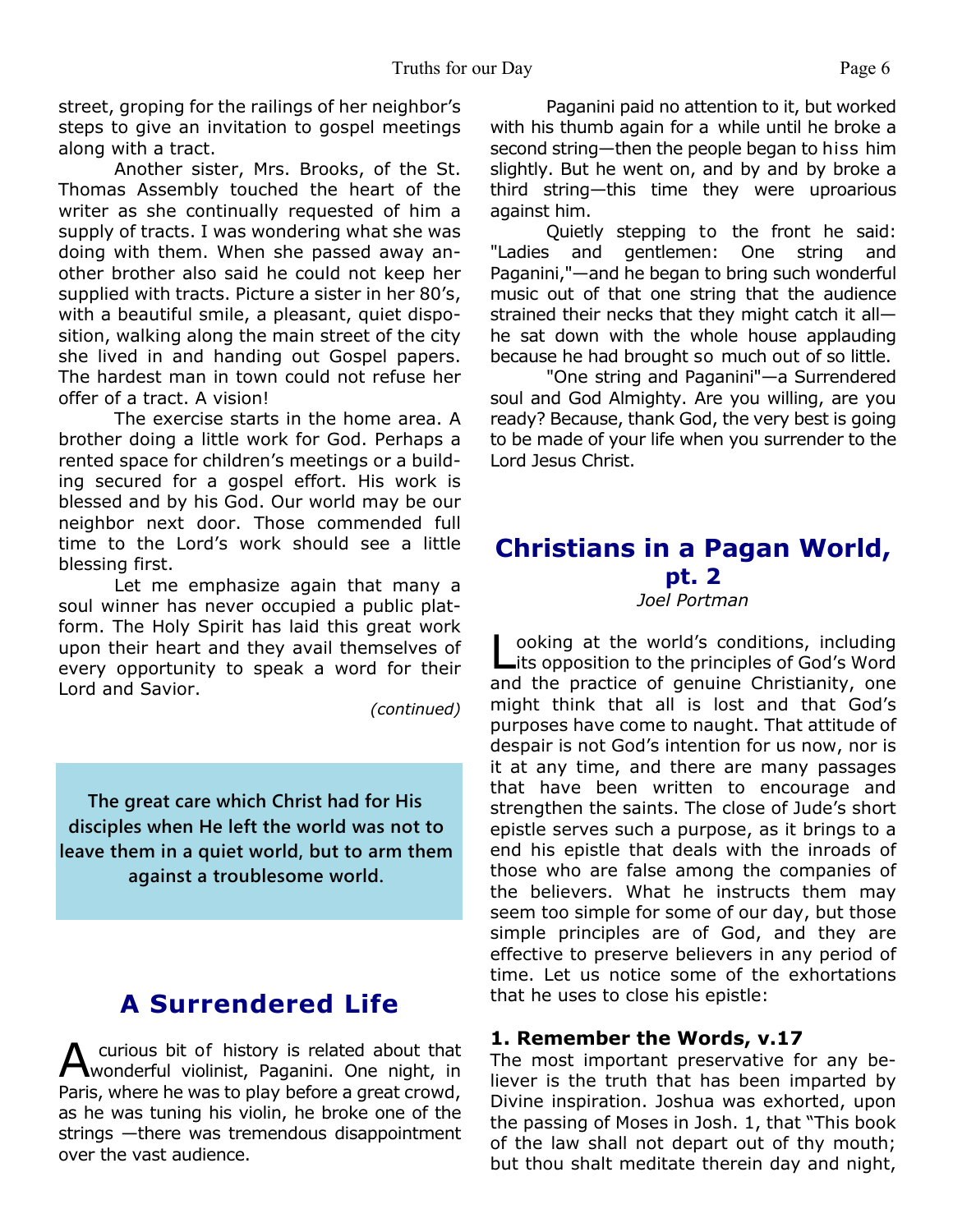that thou mayest observe to do according to all that is written therein: for then thou shalt make thy way prosperous, and then thou shalt have good success." (1:8). These believers in Jude's epistle, who have been warned about the entrance of evil men and evil teachings among them, are then exhorted to "remember ye the words which were spoken before of the apostles of our Lord Jesus Christ," (v. 17). That truth imparted by the apostles was authoritative, and it provided the foundation for their faith. It is unchanging truth, given by the Holy Spirit of God, that also contains the warnings so that we might be fore-warned and prepared to face that which is contrary to faith and practice, individually and as assemblies.

The verses following indicate that the words they should remember are the notes of warning that the apostles sounded forth. We remember how Paul warned the elders in Acts 20, telling them that grievous wolves would enter among them, and that even from among themselves would rise those speaking perverse things. His words of warning and counsel (Acts 20:31–35 are very similar to Jude's, reminding them of the unmeasured value of God's Word that they need to remember. May we not become so sophisticated in our lives that we fail to heed the simple, practical importance of God's Holy Word.

 One sad failure that is seen in our day is the lack of desire to read God's Word, along with the exercise to meditate on it. Reading has given way to seeing visual images in the form of videos and other presentations, but it is vitally important to take time to concentrate our minds of the truth of Scripture and allow it to saturate our thinking. It is important, also, to memorize portions of the Word of God. Hiding it in our hearts is an invaluable resource to use when we need something to minister to our souls spiritually. A well-known missionary, Geoffrey Bull, from England, who was imprisoned by the communist Chinese while serving the Lord in Tibet, was in solitary confinement for a year without a Bible or other literature. His resource was the memorized Word of God, upon which he fed his soul and meditated in the quietness of his cell. Do we have that capacity if we needed it? It is also the effective sword that the Spirit uses to combat the fiery devices of the devil (Eph. 6:17). The written Word is essential, but this sword is the hidden Word that is available in those times that we need it.

 There is much literature and other materials in this world today that tend to distract us from the essential, but nothing else, including commentaries, devotionals, and other Christian literature, will substitute for the invaluable Word of God in our souls. Read it, to remember it, so you can use it!

#### **2. Build yourselves up on it, v. 20**

This emphasizes that "the faith" (v. 3) is the foundation on which we build by our understanding of divine truth and its practice. Some expect that God will do everything to produce this growth in their lives, but exhortations abound that emphasize that the responsibility is ours. The truth that has been given to us is available, but it is only by availing ourselves of its reality and power that we can grow. That growth must be accompanied by practical living, for it is the practice that is the foundation for one's life in time of storm (Mt. 7:24-27).

#### **3. Protect yourselves by Prayer, v. 20**

We are to build ourselves up by "praying in the Holy Ghost." We are to "pray without ceasing" (1 Thess. 5:17) which is not to say that we pray without doing anything else, but that we are to be consciously engaged in the inward attitude and activity of prayer. It is an expression of our dependence on God to guard us, guide us, use us, and work through us according to His will. It is a conscious desire to know His will and to live in a continual appreciation of our position and relationship with Him. A great downfall for a believer is the sense of self-sufficiency or independence, whereas a dependent spirit is a safeguard and preservative.

 The Lord told His disciples, "Watch and pray, lest ye enter into temptation," (Mt. 26:41), but sadly they slept and failed. Are they not like us? The spirit is willing and realizes the importance of this activity, but the flesh is weak. Likely none of us could honestly say that we pray as we should, and this is also a cause of our weakness and failure.

Clearly, praying is more than saying words. Many say "prayers" without praying. Prayer is the deep expression of the heart that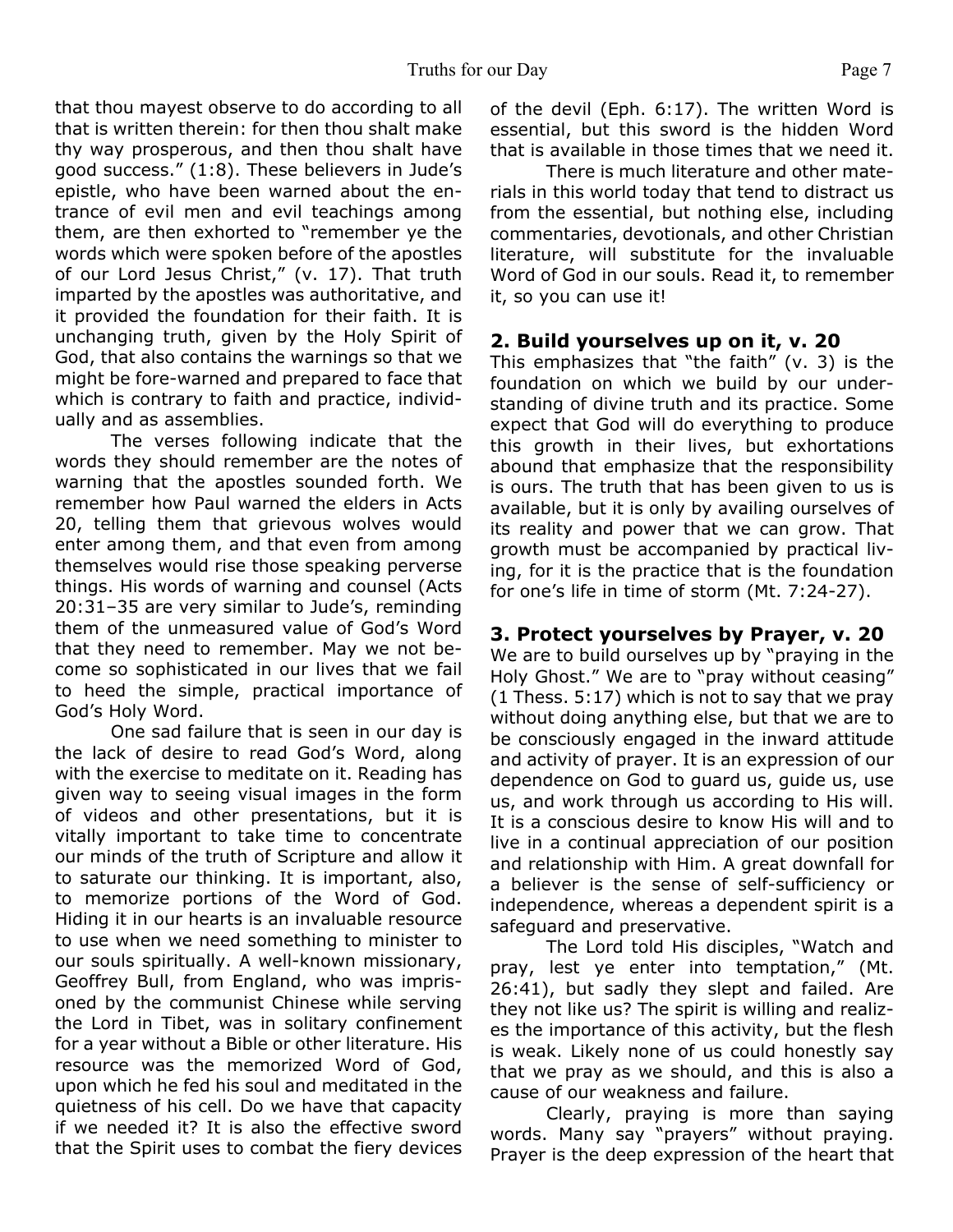is conscious of its need and dependence on God to meet it. We sing,

"Prayer is the soul's sincere desire, Uttered or unexpressed; The motion of a hidden fire, That kindles in the breast." (James Montgomery, BHB #234)

#### **4. Keep yourselves in God's Love, v.21**

Prayer enables one to know closeness with God, and it enables us to keep ourselves within the sphere where that love can be enjoyed. We all know that God loves us, but it is far different to live in the consciousness of that love. That is the restraint of His love, the constant desire to maintain those conditions of our lives that enable us to actually "bask" in that love. We read of the "love of God" thirteen times in the New Testament, and it is a reality to those who truly love and obey Him. The conditions that Jude describes make one appreciate even more the fact that God loves us, for the sinful world hates those who belong to Christ and seek to live for Him (1 John 3:13, John 15:18).

#### **5. Anticipate deliverance, v. 21**

The Lord's coming is the blessed hope that lies ahead which Jude speaks of as the mercy of God. It will be the means by which believers will be delivered from this present life of potential failure and discouragement to enjoy the reality of eternal life in its fullest aspect. We read in Rom. 8:23 that believers, having the firstfruits of the Spirit, "groan within ourselves, awaiting adoption, the redemption of our body."

#### **6. Occupy in Active Evangelism, v. 22- 23**

However one might interpret these verses (whether there are two or three groups referred to), it is clear that we are not to sit idly by and wait for deliverance, but we are to be involved in the work of delivering. We cannot look on the perishing of the world without feeling a great measure of deep concern for them. There are some who are deceived and they need to be enlightened and thus rescued. There are others who are entirely snared in the pitfalls of sin and Satan, and if possible, they need to be rescued. However, one's involvement in this work can cause defilement, so there needs to be a holy

abhorrence of the sin and any evidence of it in those lives. Our God is a God of mercy and compassion, who longs to save. We have the privilege of laboring with Him in this work as instruments that He can use and it is a responsibility on our part as well. May we use the time as we wait for the Lord's coming to be actively engaged in seeking to reach souls for Christ.

#### **7. Trust in God to Keep you, v. 24**

Ultimately, it is dependence on God and His unlimited power that will keep us. He will not only keep us from stumbling along the way, but the end is assured, in that He will "present you faultless (without blame) before the presence of His glory with exceeding joy." We have a glorious future in Christ, and it is secured entirely through His work and made sure to us through His Word.

Let us go on in faith and hope, looking for that appearing of the One who is our Great God and Savior, Jesus Christ. He is coming!

## **Preparation of Heart**

*F. G. Watson*

*"And it came to pass, while the ark abode in Kirjathjearim, that the time was long; for it was twenty years; and all the house of Israel lamented after the Lord* (1 Sam. 7:2).

I srael at this time had been twenty long years<br>away from God. What a sad piece. of history **T** srael at this time had been twenty long years this chapter reveals! I wonder how it is with each one of us? Sad to say, many of us are, in a more or less degree, away from God. If a man gets drunk he becomes openly repulsive, he has sinned; he is away from God, but if in the past we have enjoyed the things of God more than at present, then to that degree we have backslidden from the place of nearness; of enjoying fellowship with God. And if we measure ourselves up by that standard none would dare to say, "I am not a backslider."

 There was one redeeming feature about Israel, "They lamented after the Lord." How much do we lament and long to know more of fellowship with God; to get more out of His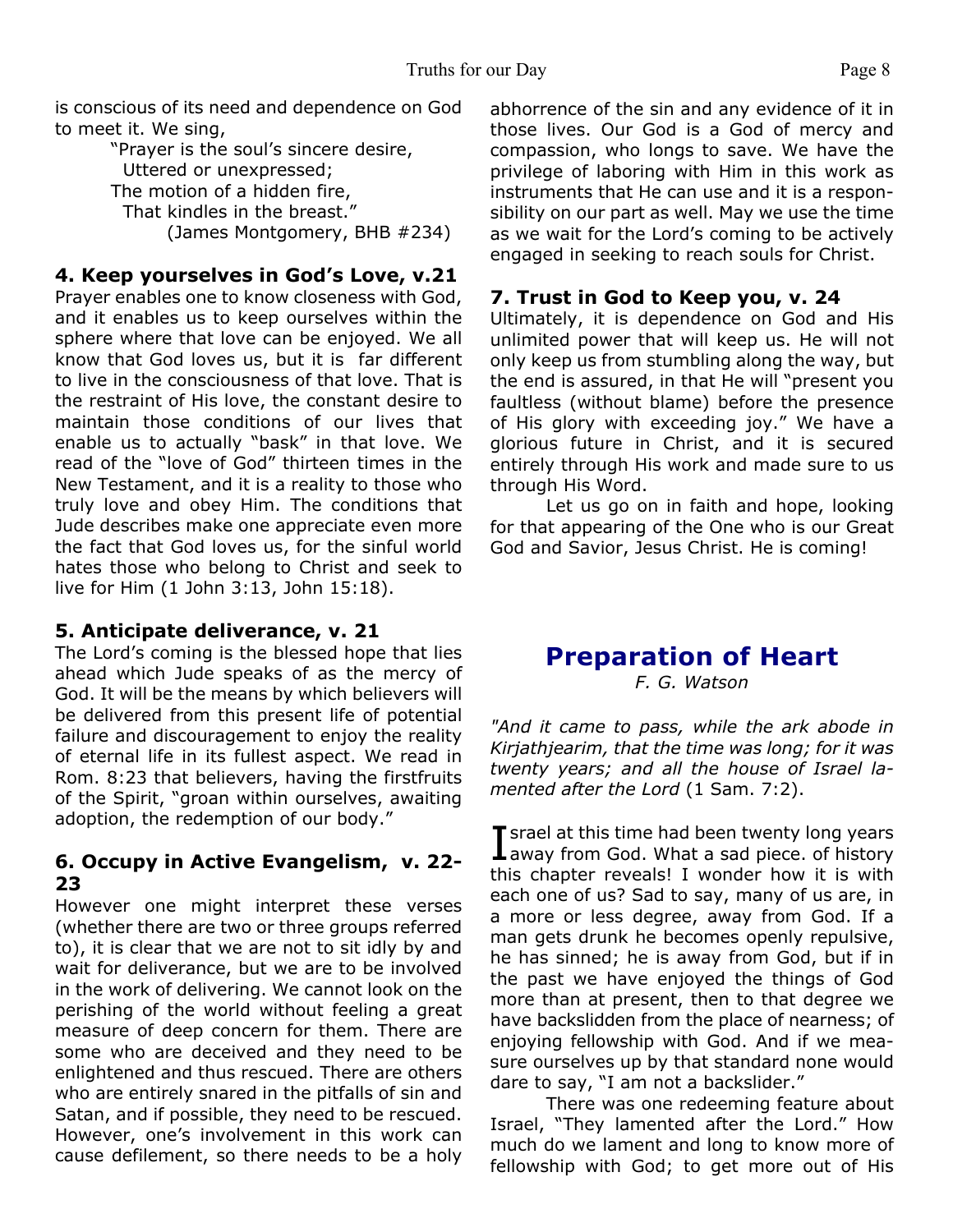Word; to know more of the sweetness of secret prayer? This ought to be our attitude; this ought to characterize each one of us. Have we a real deep longing to know more and more about the things of Christ; more of daily and hourly fellowship with God.

 "And Samuel spake unto all the house of Israel, saying, If ye do return unto the Lord with all your hearts, then put away the strange gods and Ashtaroth from among you, and prepare your hearts unto the Lord, and serve Him only; and He will deliver you out of the hand of the Philistines" (1 Sam. 7:3).

 Are we prepared to put away the strange gods and Ashtaroth from among us? We may say none would bow down to Baalim and Ashtaroth, but it is very possible for God's people to do so, not to literal images, but everything belonging to the world, the flesh or the devil that occupies the place in our heart that Christ should have; in that measure we are bowing down to Baalim and Ashtaroth—strange gods getting the place in our lives; going back to the things from which God has called us, serving our old Master, looking lightly upon sin, carnal minded and world borrowing, losing the desire to see sinners saved, letting up on our service for Him—all this clearly testifies that strange gods have been getting a place in our lives. God help us to put away the strange gods from among us and "Prepare your hearts unto the Lord." Confession and restoration is indeed to prepare our hearts unto the Lord. We read in Proverbs 16:1, "The preparations of the heart in man, : and the answer of the tongue is from the Lord." It is your place and mine to prepare our hearts to hear the Word of Gad. The Spirit of God will use the Word of God only if our heart is prepared to receive it. The answer of the tongue is of the Lord; the message must come from God, but it is possible that the message is from God yet I will not profit by it if my heart has not had the necessary preparation.

 Mr. Donald Ross was a man used by God in the salvation of souls and a help to God's people. One of his converts at Hamilton conference asked if he was to be there. On hearing that he was not he was disappointed and thought it was hardly worth while coming. He went through the three day's meetings, and heard of others being blessed but he got nothing. Monday morning he went for a walk up the mountain and he discovered that the trouble was he was just disappointed because God wasn't giving him a drink out of the Donald Ross cup he wanted. You see there was the lack of real preparation of heart beforehand. If we are to receive blessing and drawn closer to Himself; if we desire to hear the voice of God there must be preparation of heart, confession of sin and self-judgment, putting away strange gods and Ashtaroth.

 Verse 5. And Samuel said, "Gather all Israel to Mizpeh, and I will pray for you unto the Lord." The next thing is prayer. First "putting away, then turning back to the Lord."

 Verse 6. And they gathered together to Mizpeh, and drew water, and poured it out before the Lord, and fasted on that day, and said, "We have sinned against the Lord." "And Samuel judged the children of Israel in Mizpeh." Verse 9. "And Samuel took a suckling lamb and offered it for a burnt offering wholly unto the Lord." This is a symbol of weakness. Here they are acknowledging they are just as weak as water; depending wholly upon God and notice God didn't fail them. The children of Israel said to Samuel. "Cease not to cry unto the Lord our God for us, that He ,will save us out of the hand of the Philistines." Here we have "putting away strange gods" lamenting, preparation of heart, self-judgment, and humble dependence upon God and continual prayer and God answers and He smote the Philistines and discomfited them, and they were smitten before Israel, and this was the beginning of better days in the history of Israel. From this time on we have Israel gradually rising up until we find them under the glorious reign of Solomon. Here was the turning point—a starting back to days of blessing.

 God delights to see His children going on in happy fellowship with Himself. He likes to see souls saved and added to the assembly. Why is it not so? Well might we lament and long for real restoration.

 Verse 14. The cities which the Philistines had taken from Israel were restored. The territory was restored. The ground we have lost to the devil in our backsliding will be recovered in the measure we know how to judge sin and humble ourselves and take the place of weakness before God.